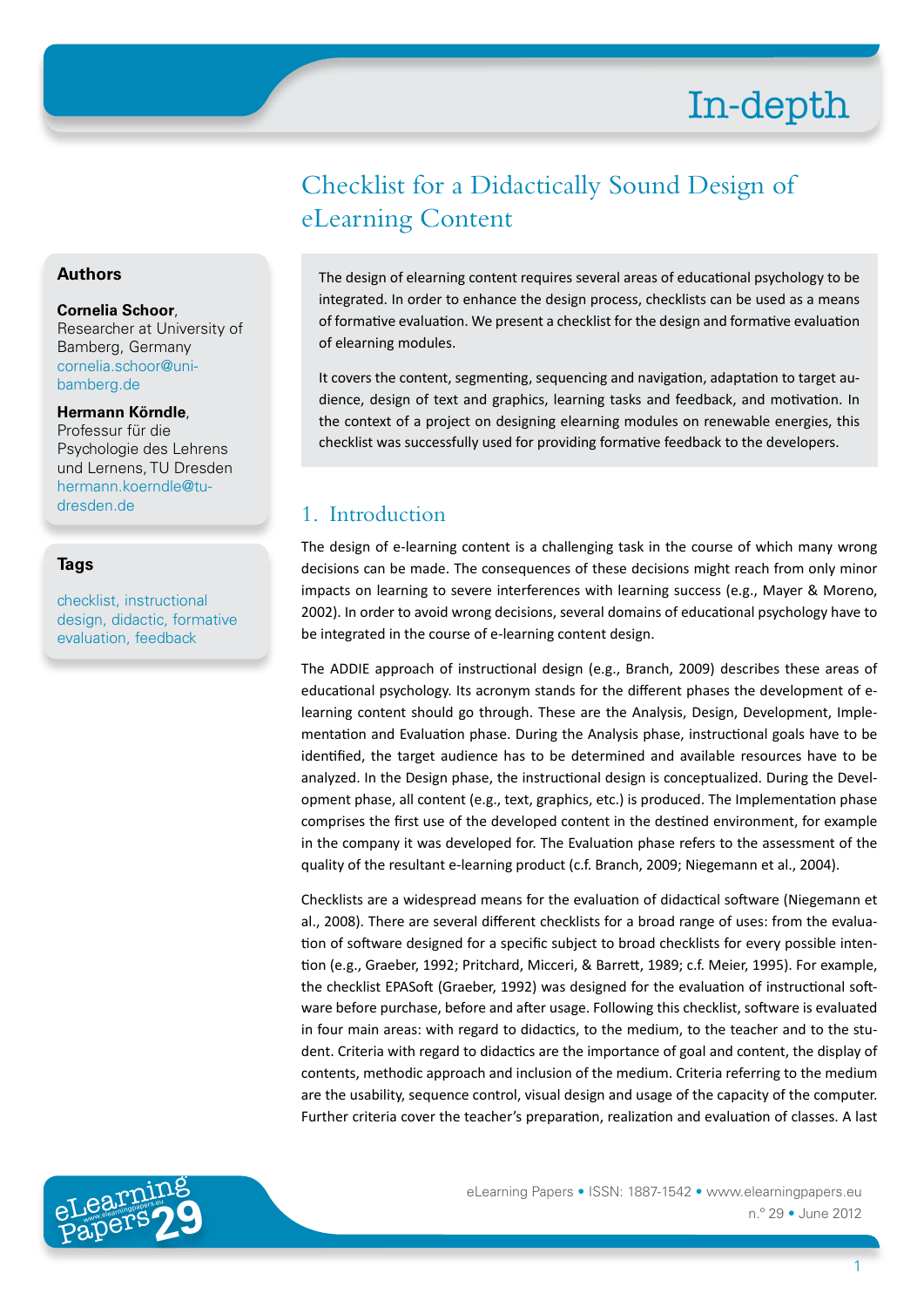area of criteria refers to the student. These are understandability, flexibility, adaptivity of the program and consequences for the student.

However, the validity of checklists with regard to the choice of software is questionable (Fricke, 2000; Tergan, 1998). Fricke (2000) states several critical points for using checklists:

- a lacking interrater reliability and therefore a lacking objectivity,
- a low practical significance of the criteria,
- differential method effects regarding the criteria: the criteria interact with for example learner characteristics,
- the usage of the software in the institutional context is rarely considered.

However, checklists can also be integrated into the process of formative evaluation. In this sense, the checklist has the function of a guideline (Fricke, 2000). However, checklists are often not based on instructional theories but are a bunch of different criteria gotten from practice (Fricke, 2000). By a return to instructional theories, an unsatisfying buildup of more or less valid practical criteria can be evaded (Fricke, 2000).

Therefore, it was the aim of the present research to develop a checklist that is based on instructional design theories and empirical results and that can be used for formative evaluation during the design process of e-learning content. Therefore, we derived check questions from current theory and empirical research on the topics of content/segmentation/sequencing, navigation, adaptation, design of text and graphics, learning tasks and feedback, and motivation. These topics were chosen because of their importance in e-learning design which is reflected by current textbooks on e-learning (e.g., Niegemann et al., 2008; Niegemann et al., 2004; Rey, 2009).

The resultant checklist is based on two assumptions. First of all, it assumes a development procedure following the ADDIE model (Niegemann et al., 2004). This checklist is meant to help during design and serve as a means of (formative) evaluation. Therefore, we assume the step of analysis to have taken place. This includes that the target audience is specified and that learning objectives are defined. The second assumption is that the e-learning module is developed on the basis of a more traditional instructional design theory (e.g., Gagné, Briggs, & Wager, 1988; Reigeluth, 1999). In the case of situational approaches (e.g., Cognition and Technology Group at Vanderbilt, 1993; Collins, 1991; Schank, Berman, & Macpherson, 1999), several of its

criteria will not apply neatly although it can also be used in this context.

In the remainder of this paper, we present criteria for a didactically sound design of e-learning immediately followed by the respective check questions. Then, we will provide a short discussion of its application in our project.

# 2. Checklist scopes

#### Content

Central element of all e-learning modules is the content presented. Apart from its correctness, both the content units and the content breadth should be in line with demands of the target audience or customer (c.f. Hannafin & Peck, 1988). This includes that it is in line with the defined learning objectives. Therefore, the first check questions are the following:

- 1. Is the e-learning module correct with regard to content?
- 2. Is the e-learning module in line with the learning objectives regarding content units and content breadth?

#### Segmenting, sequencing and navigation

Segmenting refers to dividing the content into small learning units (e.g., screen pages), while sequencing means the ordering of these learning units (c.f. Reigeluth, 1999). Both of them are important for an optimal learning outcome: Too long learning units may impede motivation and make it difficult for the learner to keep track (especially on a computer screen). Too small learning units might interfere with coherence.

The sequencing of learning units is important for the learner to construct knowledge. First, for some learning units the learner will need prior knowledge to understand it. However, this cannot be taken for granted. Therefore, it is necessary to convey this prior knowledge before the actual learning unit (learning prerequisites, Gagné et al., 1988). Second, also for non-dependent information it is useful to order it from the general to the specific (c.f. Reigeluth, 1999), for example from the abstract to the concrete, or first giving an overview before detailing certain aspects.

A design question that is closely related to segmenting and sequencing is the design of the navigation. It is of tremendous importance that the learner always knows where she is within the e-learning module. Thereby, we avoid the phenomenon of the learner being "lost in hyperspace" (e.g. Edwards & Hardman,

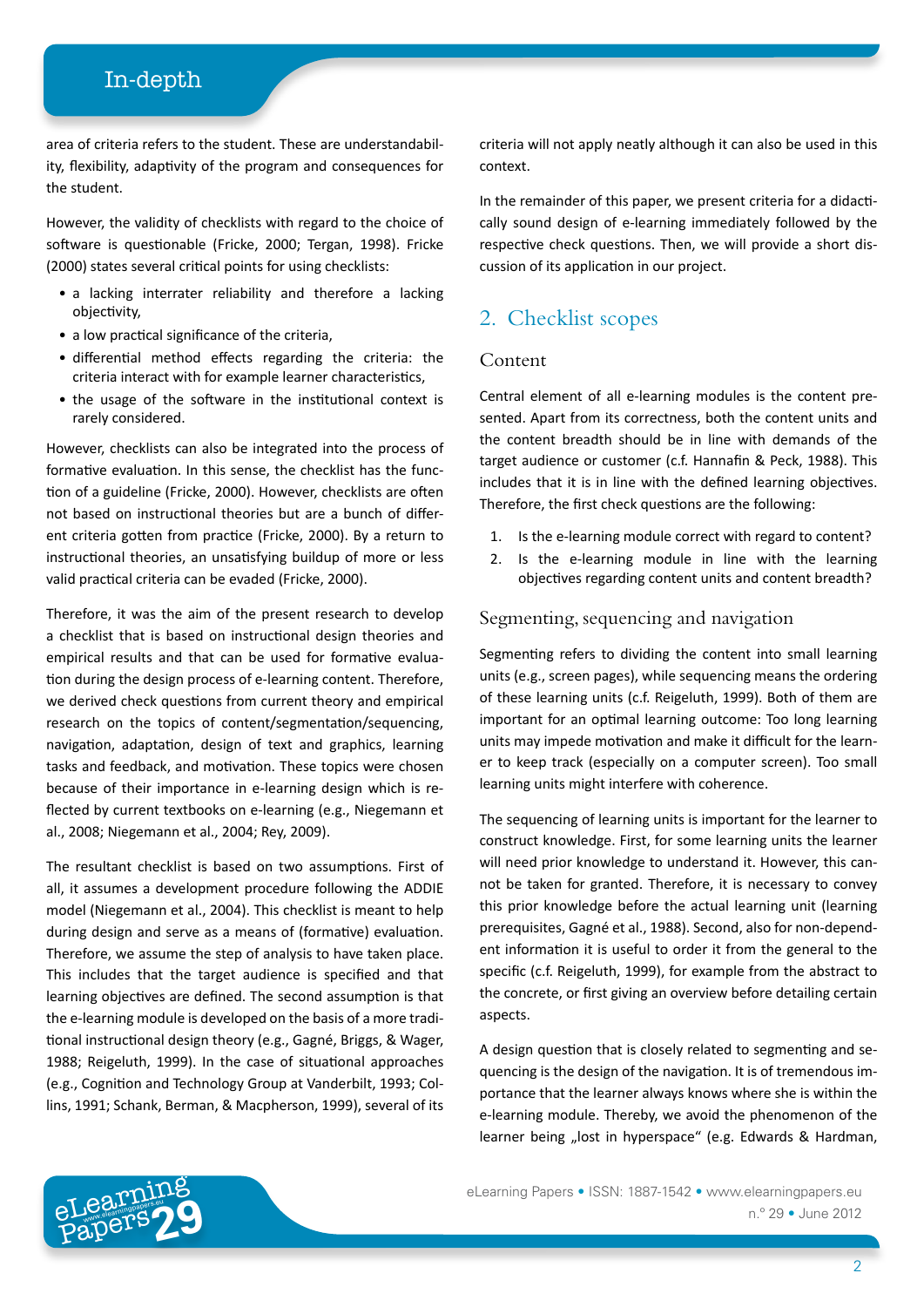1989). Therefore, a successful navigation design includes highlighting the actual position and displaying close learning units. Additionally, it is important to find meaningful menu entries: Headings covering the content of the following learning unit are better suited than formal headings like "chapter 1" (Hartley & Jonassen, 1982; Niegemann et al., 2008). The target audience has to understand the headings before they learn this chapter, and the heading should rise correct expectations about the content of the learning unit. Therefore, unknown abbreviations and technical terms should be avoided.

- 3. Is the content segmented adequately (neither too wide nor too narrow)?
- 4. Is the sequencing well structured?
- 5. Is the navigation bar in balance between too many and too little sublevels and are the menu items well chosen?

#### Adaptation to target audience

Different target audiences call for different designs of e-learning modules. For example, students want to be addressed in a different way than longtime business company employees. This is true both with regard to diction and the general level of the e-learning module and the prior knowledge we can assume (Reigeluth, 1999). While, for example, a student might benefit from the translation of a technical term into more colloquial speech, an employee might need the technical term to understand an explanation since it might be more meaningful to her than the translation (expertise reversal effect, c.f. Kalyuga, Chandler, & Sweller, 1998).

6. Is the e-learning module suitable for the target audience (with regard to diction, level, prior knowledge,…)?

#### Design of text and graphics

Text and graphics are basic elements of an e-learning module and therefore have to be readable and understandable. This includes an appropriate font size and font family (sans serif: e.g., Ballstaedt, 1997), a clearly arranged screen design and a suitable color scheme. For example, children prefer colorful pages (c.f. Yen, 1985), which is not suitable for adults. Apart from these more formal criteria that cover the readability of text and graphics, texts and graphics have to be understandable. Concerning texts, this covers linguistic simplicity, a clear arrangement with meaningful accentuation, conciseness, coherence and stimulation (Groeben, 1972). Apart from that, it has to be regarded how text and graphics are related to each other. The following principles of multimedia learning (Mayer, 2001) can

be applied as rules of thumb: To integrate graphics can enhance learning (multimedia principle). Text explaining a graphic has to be placed as closely to the graphic as possible (contiguity principle). A graphic has to convey knowledge (coherence principle). When it is used purely in a decorative way, it might be seductive.

- 7. Are texts and graphics readable (font size, font family, screen design, color scheme)?
- 8. Are texts understandable (simplicity, clear arrangement, conciseness, coherence, stimulation)?
- 9. Are graphics understandable?
- 10. Are graphics used when possible, are they relevant for learning or seductive, is explaining text positioned as closely as possible?

#### Learning tasks and feedback

Learning tasks are tasks that contribute to the learner's active knowledge construction and her metacognitive and motivational processes during learning (Proske, Körndle, & Narciss, 2012). Learning tasks can serve several functions during the learning process (Proske, Körndle, & Narciss, 2004a):

- Learning tasks can prepare the learner and activate prior knowledge at the beginning of the learning process.
- Learning tasks can support learners during the learning process by repeating and elaborating the learning content.
- Learning tasks at the end of the learning process help the learner to control his learning outcome.

According to Proske, Körndle, and Narciss (2004b), learning tasks have four dimensions: content, cognitive operations, interactivity, and formal aspects. The dimension of content covers the content unit the task refers to. Cognitive operations refer to operations which are necessary to solve the task, for example to remember, to understand, to apply, etc. They are usually organized in taxonomies (e.g., Anderson & Krathwohl, 2001; Bloom, 1956; Körndle, Narciss, & Proske, 2004). Interactivity comprises feedback on the task solution (e.g. informative tutorial feedback that helps the learner to complete the task: Narciss, 2008) and instructional information available during the task (e.g. hints). Formal aspects cover, for example, the form of the expected solution behavior, e.g. ticking check boxes, filling in text fields etc. (Körndle et al., 2004).

Therefore, the design of learning tasks is closely related to the aspired learning objectives. Learning tasks serve the purpose to achieve the learning objective respectively to control its achievement. Therefore, the difficulty of the learning tasks has to be of such a level that the target audience can solve the

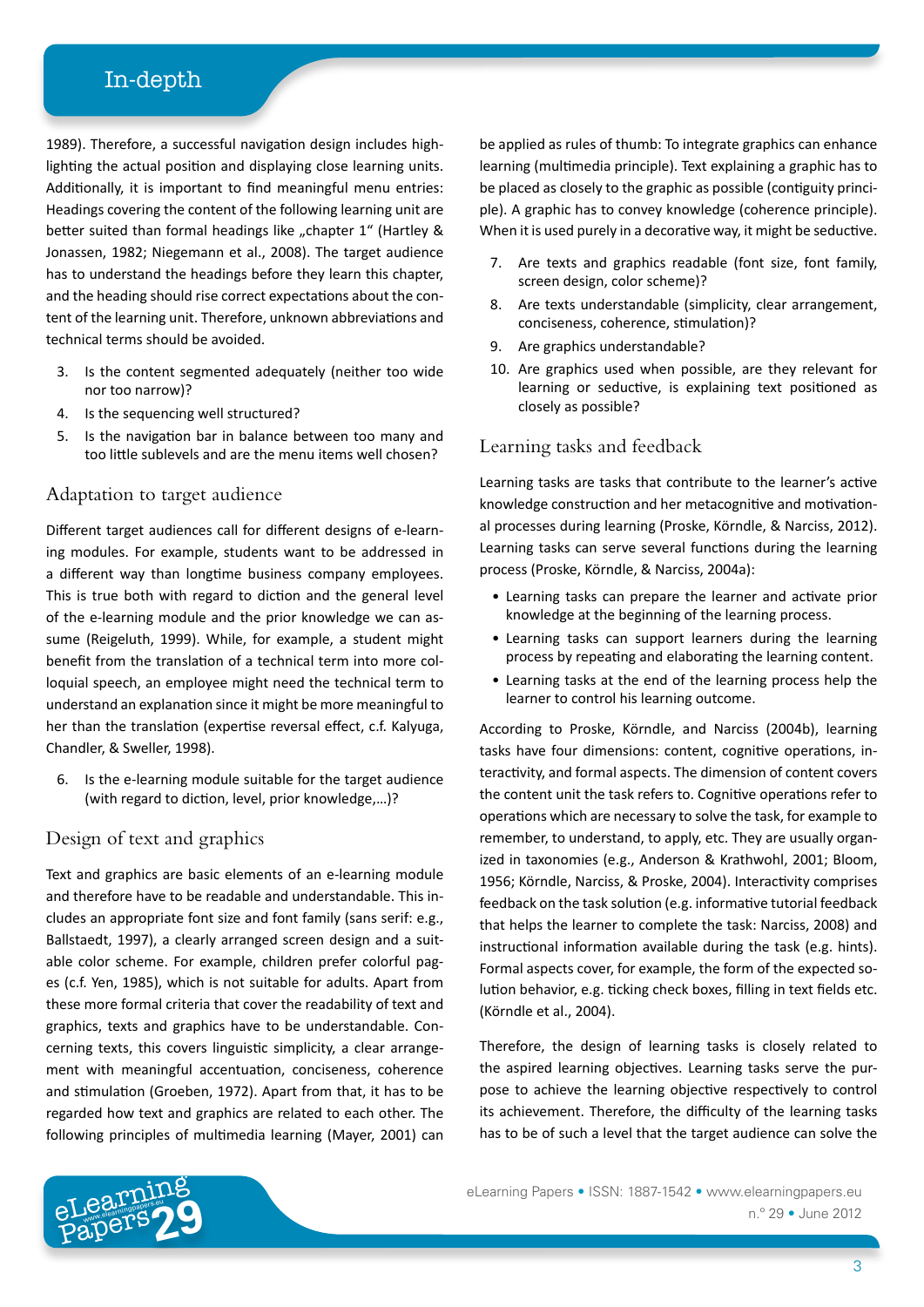tasks with the information from the e-learning module and their prior knowledge. Additionally, the task content and the necessary cognitive operations have to be consistent with the defined learning objectives.

As a consequence, this includes informative tutorial feedback (Narciss, 2008) and hints about how the learner in spite of a first error can achieve a task solution if she possesses the necessary knowledge (c.f. zone of proximal development, Vygotsky, 1978). Therefore, feedback and hints have to be designed in such a way that they do not give the solution away but that they provide enough help for the learning process. If the learner nevertheless does not solve task, the provided solution can serve as a worked example and in this way enhance learning (Atkinson, Derry, Renkl, & Wortham, 2000; van Gog, Kester, & Paas, 2011).

- 11. Are there learning tasks to activate knowledge, to repeat and elaborate knowledge, and to control knowledge?
- 12. Are task content and cognitive operations chosen according to the learning objectives?
- 13. Is the level of task difficulty appropriate for the target audience and the learning objectives?
- 14. Is there interactivity in such a way that the learner can complete the task successfully or at least benefit from a worked example in the solution?

#### **Motivation**

Keller (e.g. 1983) developed a very practical model for motivational design. Following its main categories, it is called ARCS:

- *Attention*. This category refers to arousing and sustaining curiosity and attention (Keller, 1983). Strategies to attain this are, for example, including surprising or paradoxical events, confronting the learner with questions or problems and providing variation (Keller, 1983; Niegemann et al., 2004)
- *Relevance*. In this category, it is important to connect the content to personal needs and motives of the learner (Keller, 1983). This includes mentioning the relevance of the learning goals for the personal development of the learner, e.g. in the company, or providing opportunities to satisfy the need for achievement, e.g. by competitive games, or for affiliation, e.g. by opportunities to communicate with others (Niegemann et al., 2004).
- *Confidence*. Strategies in this category seek to develop the learner's confidence in success (Keller, 1983). For example, the confidence can increase because of experience with suc-

cess. Additionally, requirements for success should be made clear. Personal control as well as attributional feedback also can foster the learner's confidence (Keller, 1983).

- *Satisfaction*. This category refers to helping the learner to experience satisfaction, for example by providing an opportunity for applying the new knowledge in a real or close-to-reality context, e.g. in simulations. Then, learners can see the natural consequences of their actions (Niegemann et al., 2004). Other strategies to support satisfaction is to provide learners with a positive outcome of their actions, and to ensure equality (Niegemann et al., 2004).
	- 15. Does the e-learning module enhance motivation by supporting attention, relevance, confidence and satisfaction?

### 3. Discussion and Conclusions

In the previous sections, we presented a checklist on the design of e-learning content which is based on theory and empirical results on instructional design. The check questions do not have to be answered with yes or no only. Moreover, strengths and weaknesses of an e-learning prototype can be pointed out. Thereby, the checklist becomes a valuable feedback instrument.

This checklist was used in a project on e-learning for renewable energies. In this project, several e-learning modules on renewable energies were created. The e-learning modules are used for vocational training and professional development. The checklist served both as a tool of formative evaluation and of feedback. After a prototype of the e-learning module was created, the content developers received feedback on it by means of this checklist. It proved useful not only to indicate the check questions to be answered with "no" or indicating further need of improvement but also to indicate positive examples of these areas. For example, not only to indicate which text had to be reworked but also to indicate a text fragment that was how it should be.

In the context of our project, the resulting e-learning modules were evaluated with a sample of learners. The results show that most of them were enhancing learning and learning motivation. This can as well be seen as partly a result of the usage of this checklist. Therefore, this checklist can serve both developers during the development of e-learning modules and didactic consultants for the evaluation of e-learning modules and providing feedback to the developers.

This checklist provides information and guidance for the development and formative evaluation of e-learning content. However, it is only a first step in the process of evaluation, as checklists

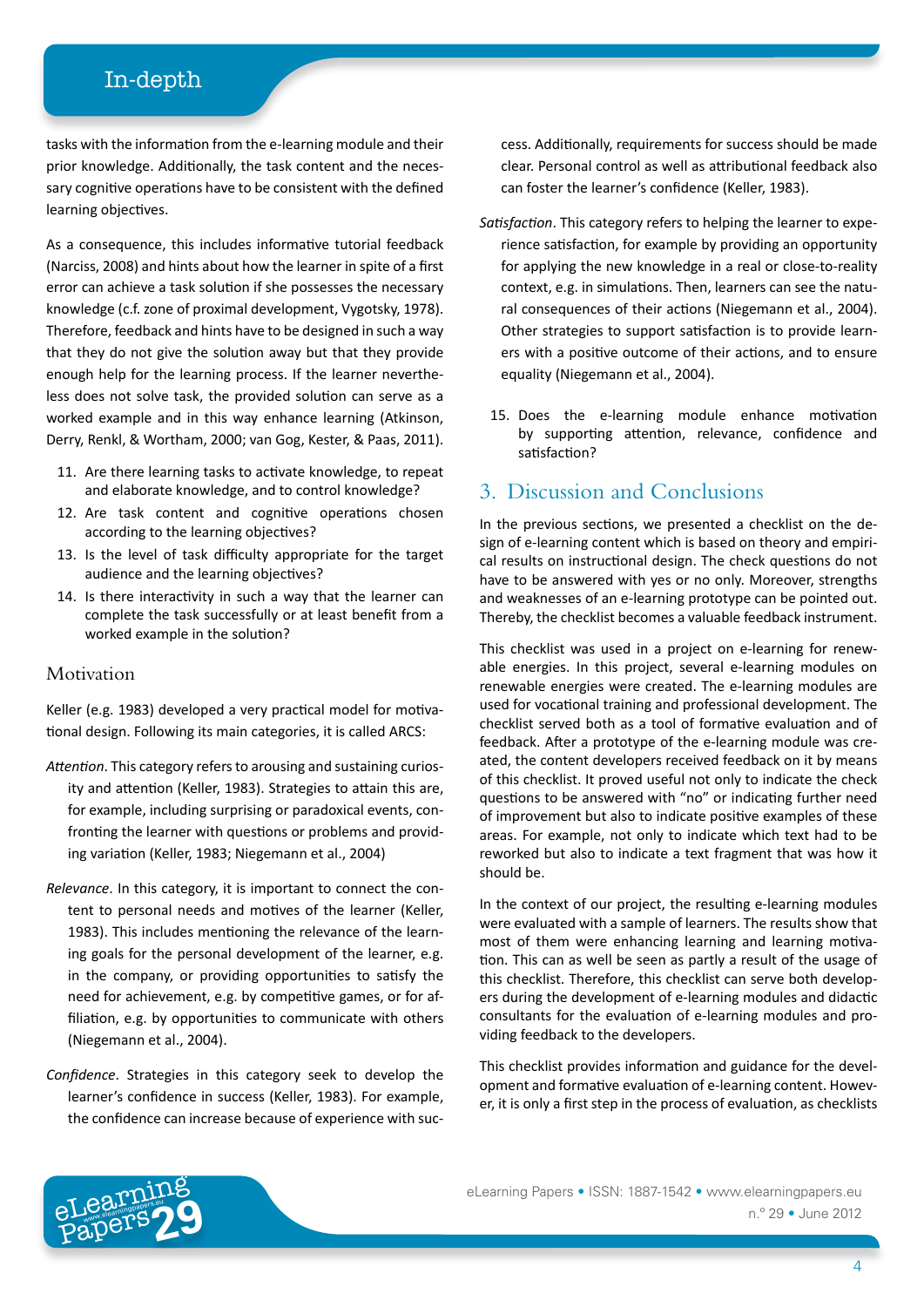are quite subjective (Fricke, 2000). Therefore, they should not be used as sole means of evaluation.

#### *Appendix*

*All check questions:*

Content

- *1. Is the e-learning module correct with regard to content?*
- *2. Is the e-learning module in line with demands with regard to the kind of content and its breadth?*

Segmenting, sequencing and navigation

- *3. Is the content segmented adequately (neither too wide nor too narrow)?*
- *4. Is the sequencing well structured?*
- *5. Is the navigation bar in balance between too many and too little sublevels and are the menu items well chosen?*

Adaptation to target audience

*6. Is the e-learning module suitable for the target audience (with regard to diction, level, prior knowledge,…)?*

Design of text and graphics

- *7. Are texts and graphics readable (font size, font family, screen design, color scheme)?*
- *8. Are texts understandable (simplicity, clear arrangement, conciseness, coherence, stimulation)?*
- *9. Are graphics understandable?*
- *10. Are graphics used when possible, are they relevant for learning or seductive, is explaining text positioned as closely as possible?*

Learning tasks and feedback

- *11. Are there learning tasks to activate knowledge, to repeat and elaborate knowledge, and to control knowledge?*
- *12. Are task content and cognitive operations chosen according to the learning goals?*
- *13. Is the level of difficulty appropriate for the target audience and the learning goals?*
- *14. Is there interactivity in such a way that the learner can complete the task successfully or at least benefit from a worked example in the solution?*

#### Motivation

*15. Does the e-learning module enhance motivation by supporting attention, relevance, confidence, and satisfaction?*

#### References

**Anderson, L. W., & Krathwohl, D. R.** (2001). *A taxonomy for learning, teaching, and assessing: A revision of Bloom's taxonomy of educational objectives*. New York: Longman.

**Atkinson, R. K., Derry, S. J., Renkl, A., & Wortham, D.** (2000). Learning from examples: Instructional principles from the worked examples research. *Review of Educational Research, 70*(2), 181-214. doi: 10.3102/00346543070002181

**Ballstaedt, S.-P.** (1997). *Wissensvermittlung. Die Gestaltung von Lernmaterial*. Weinheim: Psychologie Verlags Union.

**Bloom, B. S.** (1956). *Taxonomy of educational objectives*. New York: Longman.

**Branch, R. M.** (2009). *Instructional design: The ADDIE approach*. New York: Springer.

**Cognition and Technology Group at Vanderbilt** (1993). Designing learning environments that support thinking: The Jasper series as a case study. In T. Duffy, J. Lowyck & D. Jonassen (Eds.), *Designing environments for constructive learning* (Vol. 105, pp. 9-36). Berlin: Springer.

**Collins, A.** (1991). Cognitive apprenticeship and instructional technology. In L. Idol & B. F. Jones (Eds.), *Educational values and cognitive instruction: Implications for reform* (pp. 121-138). Hillsdale, NJ: Erlbaum.

**Edwards, D. M., & Hardman, L.** (1989). 'Lost in hyperspace': cognitive mapping and navigation in a hypertext environment. In R. McAleese (Ed.), *Hypertext. Theory into practice* (pp. 90-105). Exeter, UK: Intellect Books.

**Fricke, R.** (2000). Qualitätsbeurteilung durch Kriterienkataloge. Auf der Suche nach validen Vorhersagemodellen. In P. Schenkel, S.-O. Tergan & A. Lottmann (Eds.), *Qualitätsbeurteilung multimedialer Lern- und Informationssysteme. Evaluationsmethoden auf dem Prüfstand* (pp. 75-88). Nürnberg: BW Bildung und Wissen.

**Gagné, R. M., Briggs, L. J., & Wager, W. W.** (1988). *Principles of instructional design*. New York: Holt, Rinehart & Winston.

**Graeber, W.** (1992). EPASoft: Instrument zur Bewertung Pädagogischer Software. [EPASoft: Instrument for the evaluation of pedagogical software]. *Computer + Unterricht, 7*, 60-63.

**Groeben, N.** (1972). *Die Verständlichkeit von Unterrichtstexten. Dimensionen und Kriterien rezeptiver Lernstadien*. Münster: Aschendorff.

**Hannafin, M. J., & Peck, K. L.** (1988). *The design, development and evualation of instructional software*. New York: Macmillan.

Hartley, J., & Jonassen, D. (1982). The effects of summaries on the recall of information from prose: five experimental studies. *Human Learning, 1*, 63-82.

**Kalyuga, S., Chandler, P., & Sweller, J.** (1998). Levels of expertise and instructional design. *Human Factors, 40*(1), 1-17.